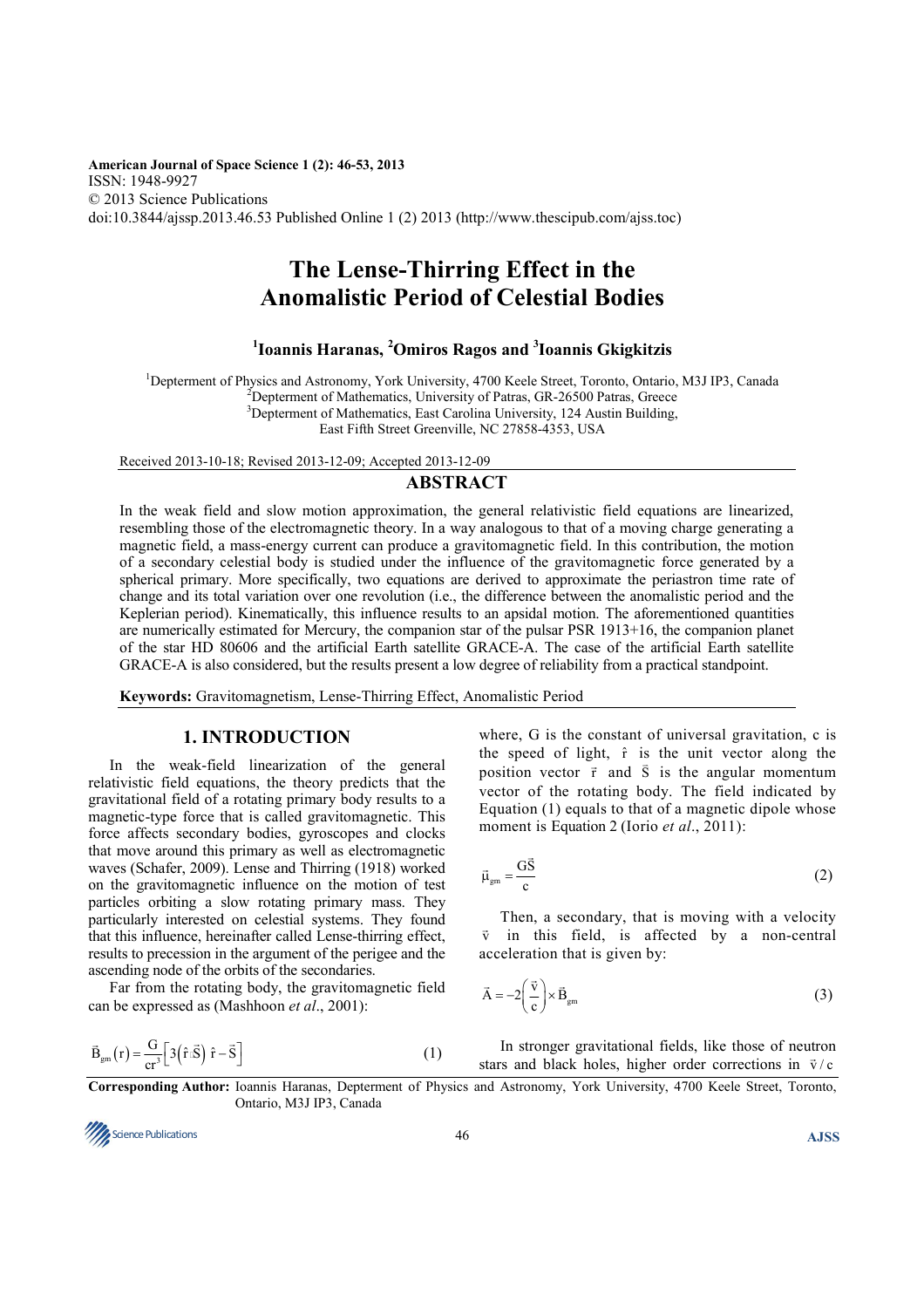become important for the orbits of test particles, too. These kinds of scenarios have been studied by Capozziello *et al*. (2009) and also, Schafer (2009).

The time rate of change, which is caused by the Lense-Thirring effect, in the argument of the periastron and the ascending node of the secondary are given by the following relations Equation 4 and 5:

$$
\frac{d\omega}{dt} = -\frac{6GS\cos i}{c^2 a^3 (1 - e^2)^{3/2}}
$$
 (4)

$$
\frac{d\Omega}{dt} = \frac{2GS}{c^2 a^3 \left(1 - e^2\right)^{3/2}}\tag{5}
$$

where, a, e, i represent the semimajor axis, the eccentricity and the inclination of the orbit. The radial, transverse and normal to the orbital plane components of the acceleration given in Equation 3 are Equation 6-8 (Iorio *et al*., 2011):

$$
A_R = \xi \cos i (1 + e \cos f) \tag{6}
$$

$$
A_T = -\xi \operatorname{esin} i \sin f \tag{7}
$$

$$
A_N = \xi \sin i \left[ 2 \sin f \left( 1 + \cos f \right) + \sin f \cos f \right]
$$
 (8)

where, f is the true anomaly and  $\xi$  is equal to Equation 9:

$$
\xi = \frac{2GS}{c^2} \sqrt{\frac{GM(1-e^2)}{a} \frac{(1+ecosf)^3}{a^3(1-e^2)^4}}
$$
(9)

Here M denotes the mass of the primary.

In this study, we deal with the Lense-Thirring effect on the relative orbit of the secondary body with respect to the primary one. In other words, we reduce the initial two-body problem to a central-force problem. Within this framework, We establish the periastron time rate of change induced by this effect. Then, we determine the perturbation in the anomalistic period (the time interval elapsed between two successive transits of the secondary at the periastron) via the difference between this one and that predicted by the Kepler's theory (Mioc and Radu, 1979; Haranas *et al*., 2011). Numerical applications of our formulae are given for the motions of Mercury, the companion star of the pulsar PSR 1913+16, the companion planet of the star HD 80606 as well as the artificial Earth satellite GRACE-A.



# **2. RATE OF CHANGE AND VARIATION PER REVOLUTION OF THE PERIASTRON TIME**

Consider the unperturbed relative orbit of the secondary, obviously a Keplerian ellipse. Let n be its mean motion and M the mean anomaly. First, we will express the rate of change of the periastron time  $T_0$  in terms of the true anomaly f. The well-known relation Equation 10:

$$
M = n(t - T_0) \tag{10}
$$

Connects M to  $T_0$ . Here t denotes the time variable. We differentiate Equation (3) with respect to t to obtain:

$$
\frac{dT_0}{dt} = 1 + \frac{(t - T_0)}{n} \frac{dn}{dt} - \frac{1}{n} \frac{dM}{dt}
$$
 (11)

The rate of change of the mean motion dn/dt can be found by using Kepler's third law. On the unperturbed Keplerian ellipse this law is expressed as follows Equation 12 and 13:

$$
n^2 a^3 = G \mathcal{M} \tag{12}
$$

Therefore:

$$
\frac{dn}{dt} = -\frac{3n}{2a} \frac{da}{dt}
$$
 (13)

Substituting Equation (13) in Equation (11) we obtain that Equation 14:

$$
\frac{dT_0}{dt} = 1 + \frac{3(t - T_0)}{2a} \frac{da}{dt} - \frac{1}{n} \frac{dM}{dt}
$$
 (14)

In the presence of a perturbation, the rates of change of the orbital elements can be found by using Gauss' planetary equations. In our case and for the semimajor axis, the mean anomaly, the argument of the periastron and the ascending node, they read:

$$
\frac{\mathrm{da}}{\mathrm{dt}} = \frac{2}{n\sqrt{1 - e^2}} \left[ e \sin f A_R + \frac{a(1 - e^2)}{r} A_T \right] \tag{15}
$$

$$
\frac{dM}{dt} = n - \frac{2}{na} \left(\frac{r}{a}\right) A_R - \sqrt{1 - e^2} \left(\frac{d\omega}{dt} + \cos i \frac{d\Omega}{dt}\right)
$$
(16)

$$
\frac{d\omega}{dt} = \frac{\sqrt{1 - e^2}}{\text{nae}} \left[ -A_R \cos f + A_T \left( 1 + \frac{r}{a(1 - e^2)} \right) \sin f \right]
$$
\n
$$
- \cos i \frac{d\Omega}{dt}
$$
\n(17)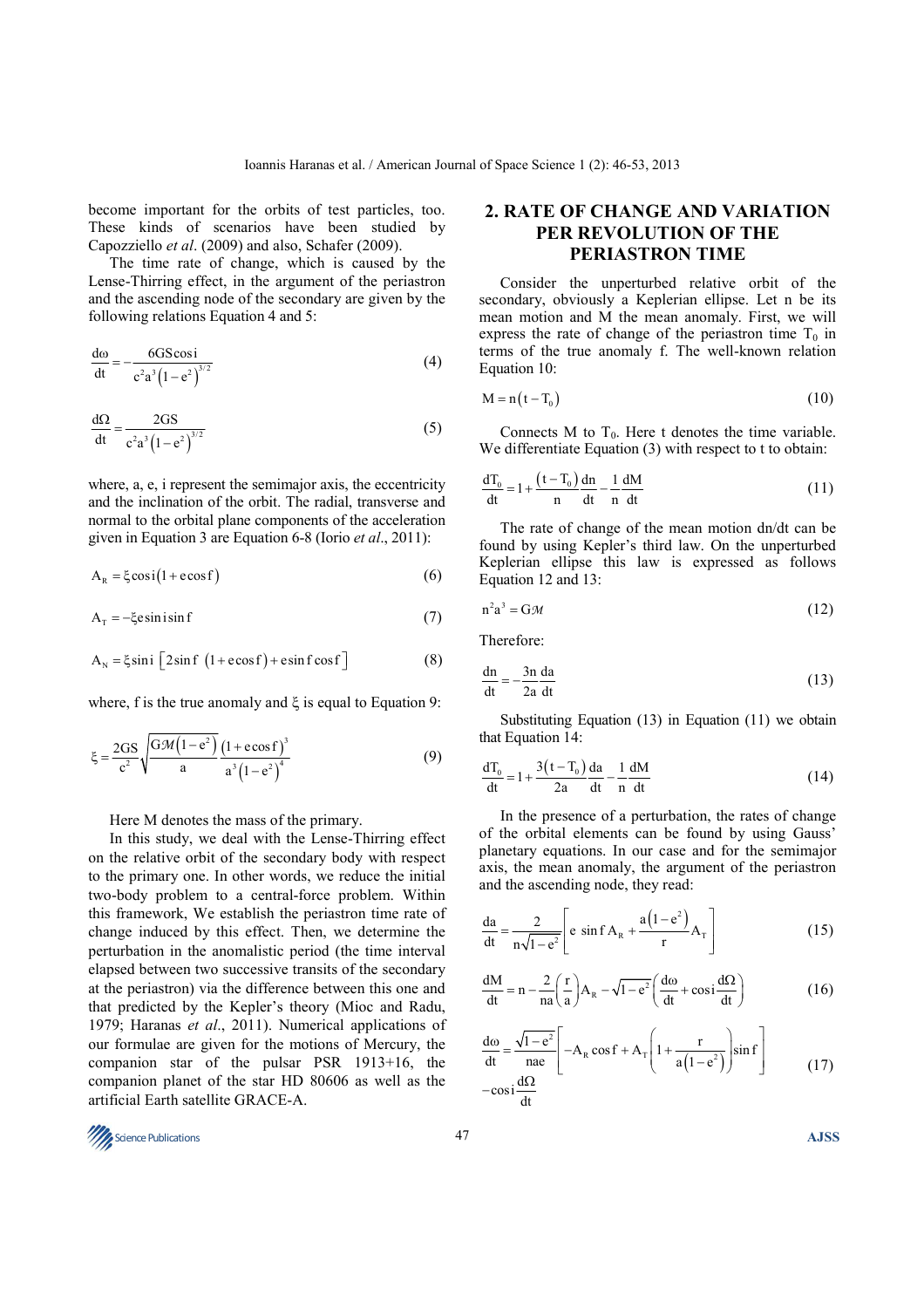$$
\frac{d\Omega}{dt} = \frac{1}{na\sqrt{1 - e^2}\sin i} A_{N} \left(\frac{r}{a}\right) \sin(\omega + f)
$$
 (18)

Substituting Equation 15-18 into Equation 14 and, after doing some algebra, Equation 14 simplifies to:

$$
\frac{dT_0}{dt} = \left[ \frac{2r}{n^2 a^2} - \frac{(1 - e^2)}{n^2 a e} \cos f + \frac{3e(t - T_0)}{na\sqrt{1 - e^2}} \sin f \right] A_R
$$
\n
$$
+ \left[ \frac{(1 - e^2)}{n^2 a e} \left( 1 + \frac{r}{a(1 - e^2)} \right) \sin f \right] A_T
$$
\n
$$
+ \frac{3(t - T_0)\sqrt{1 - e^2}}{nr} \right]
$$
\n(19)

Next, we express Equation (19) in terms of the eccentric anomaly E by using the well-known relations Equation 20-24 (Murray and Dermott, 1999):

$$
r = a(1 - e \cos E) \tag{20}
$$

$$
\frac{dE}{dt} = \frac{n}{1 - e \cos E} \tag{21}
$$

$$
t - T_0 = \frac{E - \sin E}{n}
$$
 (22)

$$
\cos f = \frac{\cos E - e}{1 - e \cos E} = \frac{a(\cos E - e)}{r}
$$
 (23)

$$
\sin f = \frac{\sqrt{1 - e^2} \sin E}{1 - e \cos E} = \frac{a\sqrt{1 - e^2} \sin E}{r}
$$
 (24)

By using Eqs (20) and (24), we can rewrite  $A_R$  and  $A_T$  in the following way Equation 25 and 26:

$$
A_R = \frac{2GS}{c^2} \sqrt{\frac{GM(1-e^2)}{a}} \frac{\cos i}{a^3 (1-e \cos E)^4}
$$
(25)

$$
A_{\rm T} = \frac{2GS}{c^2} \sqrt{\frac{GM}{a}} \frac{e \sin i \sin E}{a^3 (1 - e \cos E)^4}
$$
 (26)

Then, Equation (19) takes the form Equation 27:

$$
\frac{dT_0}{dE} = \frac{1 - e \cos E}{a^3 n} \Big[ A_R B(e, E) - A_T C(e, E) \Big]
$$
 (27)

Where Equation 28:



$$
B(e, E) = 2(1 - e \cos E) -
$$
  
\n
$$
\frac{(1 - e^2)(\cos E - e) + 3e(E - e \sin E)}{1 - e \cos E}
$$
 (28)

And Equation 29:

1

$$
C(e, E) = \frac{\sin E\sqrt{1 - e^2}}{e(1 - e\cos E)}
$$
  
\n
$$
[(2 - e^2 - e\cos E) + 2e(E - e\sin E)]
$$
 (29)

To proceed with the integration we expand in power series of the eccentricity the following terms that appear in Equation (27):

$$
\frac{1}{(1 - \cos E)^4}
$$
\n
$$
\approx 1 + 4\cos E + 10e
$$
\n
$$
e^{2} \cos^{2} E + 20e^{3} \cos^{3} E + 35e^{4} \cos^{4} E + O(e^{5})
$$
\n(30)

$$
\frac{1}{(1 - e \cos E)^{5}} \approx 1 + 5e \cos E + 15e^{2}
$$
\n
$$
\cos^{2} E + 35e^{3} \cos^{3} E + 70e^{4} \cos^{4} E + O(e^{5})
$$
\n(31)

If we substitute Equation (30-31) into (27), take into account that  $S = \frac{2}{5}MR^2w$  and integrate over one period, we obtain:

$$
\Delta T_0 = \frac{\pi \mathcal{R}^2 w}{40n^3 c^2} \left( \frac{G^3 \mathcal{M}^3 (1 - e^2)}{a^9} \right)^{1/2}
$$
  
\n
$$
\left[ (128 \cos i + 64 \sin i) + (64 \pi \sin i - 256 \cos i) + 96e^2 (\sin i - \cos i) + 32e^3 ((5\pi - 2) \sin i - 23 \cos i) + 120e^4 (\sin i - 5 \cos i) + O(e^5) \right]
$$
\n(32)

where,  $\Re$  and w denote the radius and the angular velocity of the primary, respectively. Ii is seen that  $\Delta T_0$ is proportional to  $M^{3/2} \mathcal{R}^2$  w. This is how the anomalistic period change of the secondary depends on the characteristics of the primary.

In particular, for polar orbits ( $i = 90^{\circ}$ ), Equation (32) becomes:

$$
\Delta T_{0p} = \frac{\pi \mathcal{R}^2 w}{10 n^3 c^2} \left( \frac{G^3 \mathcal{M}^3 (1 - e^2)}{a^9} \right)^{1/2}
$$
  
(16 + 16 $\pi$ e + 24e^2 + 8(5 $\pi$  - 2)e^3 + 30e^4) (33)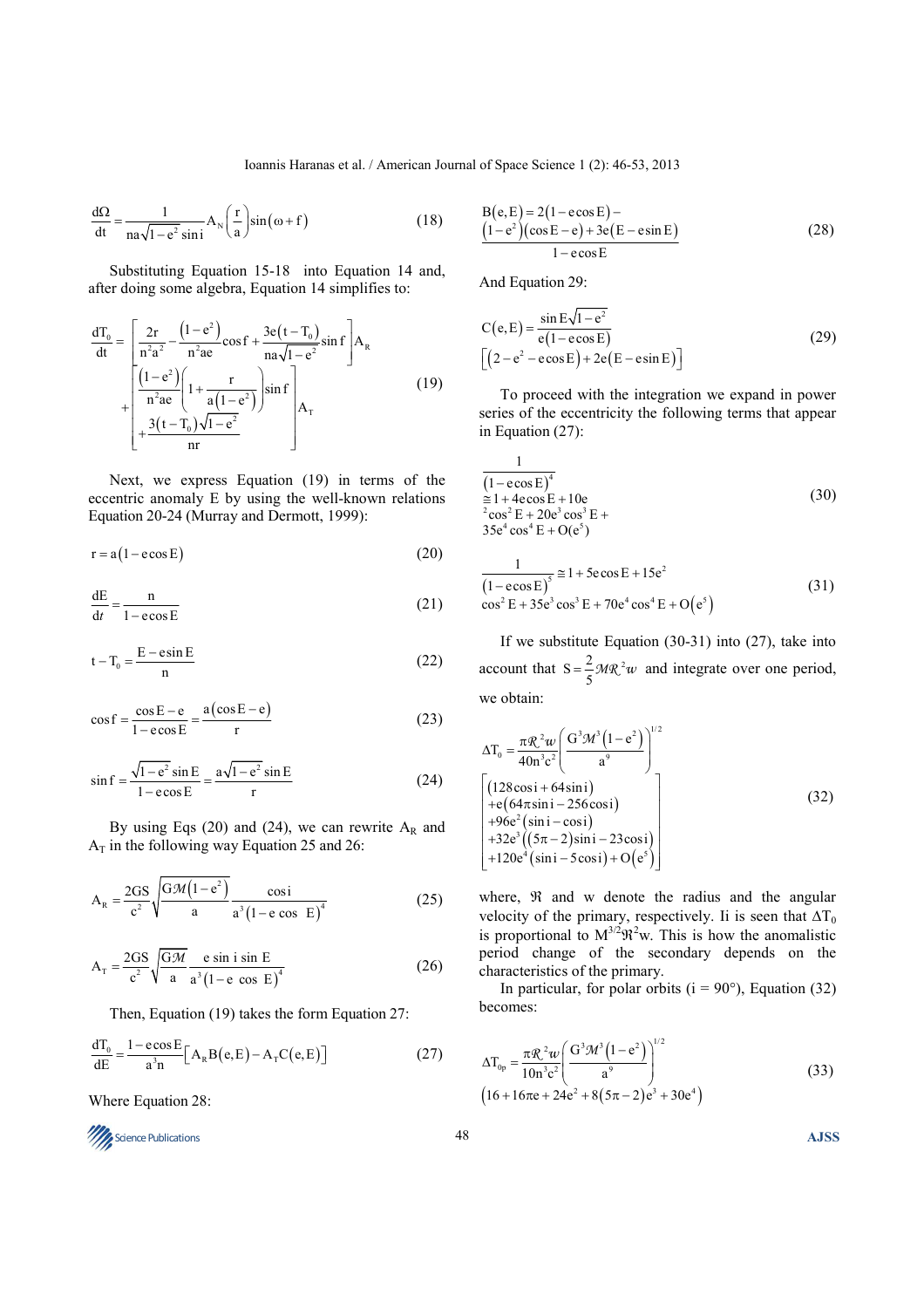While, for equatorial ones  $(i = 0^{\circ})$ , it takes the form:

$$
\Delta T_{0e} = -\frac{\pi \mathcal{R}^2 w}{10 n^3 c^2} \left( \frac{G^3 \mathcal{M}^3 (1 - e^2)}{a^9} \right)^{1/2}
$$
  
1(32 - 64e - 24e<sup>2</sup> - 184e<sup>3</sup> - 150e<sup>4</sup>) (34)

In the special case of polar circular orbits we obtain that:

$$
\Delta T_{0p} = \frac{16\pi R^2 w}{10n^3c^2} \left(\frac{G^3M^3}{a^9}\right)^{1/2}
$$
 (35)

And for equatorial circular orbits we get:

$$
\Delta T_{0e} = -\frac{32\pi \mathcal{R}^2 w}{10n^3 c^2} \left(\frac{G^3 \mathcal{M}^3}{a^9}\right)^{1/2} \tag{36}
$$

For elliptical orbits, Equation 33 and 34 produce the following relation between equatorial and polar anomalistic times Equation 37:

$$
\Delta T_{0e} = -
$$
\n
$$
\frac{32 - 64e - 24e^2 - 184e^3 - 150e^4}{16 + 16\pi e + 24e^2 + 8(5\pi - 2)e^3 + 30e^4} \Delta T_{0p}
$$
\n(37)

while, for circular ones, Equation 35 and 36 give that Equation 38:

$$
\Delta T_{0e} = -2\Delta T_{0p} \tag{38}
$$

### **3. NUMERICAL RESULTS**

First, we proceed with the calculation of the change of the perihelion time of Mercury. We have used for the orbital parameters of this planet the following values:  $a =$ 57909083km, e = 0.205, I = 7.004°, n =  $8.26 \times 10^{-7}$  rad/s. For Sun we have used that.  $M = 1.99 \times 10^{30}$  kg, w =  $2.863\times10^{-6}$  rad/s, while, supposing that this star is a spherical body, its radius is, approximately,  $\mathcal{R} = 6.96 \times 10^8$ km. Τhen, Equation (32) predicts the following anomalistic period change for Mercury due to the Lense-Thirring effect Equation 39:

$$
\Delta T_0 = 9.824 \times 10^{-5} \text{ s/rev}
$$
\n
$$
(39)
$$

**Figure 1** represents the variation of the anomalistic period time of change for Mercury by altering the values of its semimajor axis and eccentricity. **Figure 2** depicts the corresponding variation if its inclination is considered to be equal to 0.



Next, we consider the case of the pulsar PSR 1913+16 and its companion star. For the pulsar we have used that  $m = 2.870 \times 10^{30}$  kg,  $w = 0.454881162$  rad/s and  $\mathfrak{R} = 9.74 \times 10^3$  km, while for the orbital parameters the companion a =  $1.950 \times 10^6$  km, e = 0.617, i = 45° and n =  $1.60608\times10^{-4}$ rad/s. Then, the change of the anomalistic period of this companion is found to be Equation 40:

$$
\Delta T_0 = 6.073 \times 10^{-8} \text{ s/rev}
$$
 (40)

Similarly, assuming that the companion of PSR 1913+16 has an orbital inclination  $i = 0^\circ$ , we obtain Equation 41:

$$
\Delta T_{0e} = -3.112 \times 10^{-7} \,\text{s} / \,\text{rev} \tag{41}
$$

While, for  $i = 90^{\circ}$ , we have that Equation 42:

$$
\Delta T_{\text{op}} = 3.971 \times 10^{-7} \text{s} / \text{rev}
$$
 (42)

**Figure 3** represents the variation of the anomalistic period time of change for Mercury by altering the values of its eccentricity and inclination.

Another test case will be the well known extra-solar planet b, a companion planet of the star HD 80606 in the constellation of Ursa Major. This planet is a superjovian planet whose orbital parameters (http://exoplanet.hannorein.de/system.php?id = HD+80606+b) are approximately:  $a = 6.795 \times 10^7$  km,  $e = 0.933$ ,  $i =$ 89.285° and  $n = 4.0 \times 10^{-8}$  rad/s. Also, the mass, the angular velocity and the radius of HD 80606 are M=  $1.791 \times 10^{30}$  kg, w =  $1.168 \times 10^{-3}$  rad/s and  $\Re$  =  $5.99\times10^{-8}$  km. Then, the change of the anomalistic period of the planet b will be Equation 43:

$$
\Delta T_0 = 3.910 \times 10^{-6} \text{s} / \text{rev}
$$
 (43)

Assuming  $i = 0^{\circ}$  for the inclination of b, we get that Equation 44:

$$
\Delta T_{0e} = -3.518 \times 10^{-6} \, \text{s} / \, \text{rev}
$$
\n(44)

while, for  $i = 90^\circ$ , Equation (32) predicts that Equation 45:

$$
\Delta T_{\text{op}} = 3.956 \times 10^{-6} \text{s / rev}
$$
 (45)

**Figure 4** represents how this period change varies, assuming different values for its semimajor axis and eccentricity. **Figure 5** depicts the corresponding variation if its inclination was equal to 0.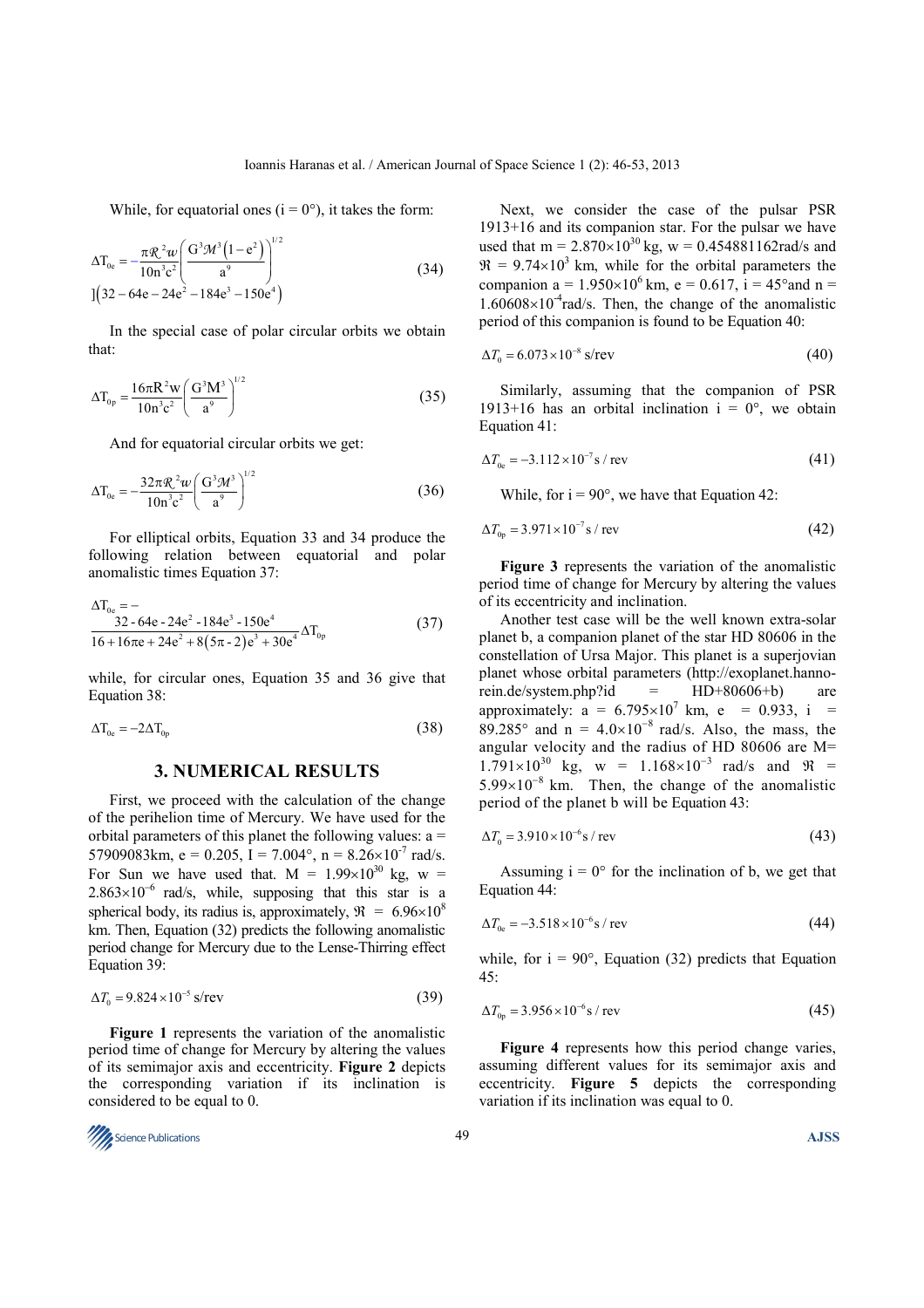

**Fig. 1.** The anomalistic period time change of Mercury due to Lense-Thirring effect as a function of e and a by supposing that their values are altered in the ranges [0,1] and [perihelion, aphelion], respectively



**Fig. 2.** The anomalistic period time change of Mercury due to Lense-Thirring effect as a function of a and i by supposing that their values are altered in the ranges [perihelion-aphelion] and [0, 8], respectively

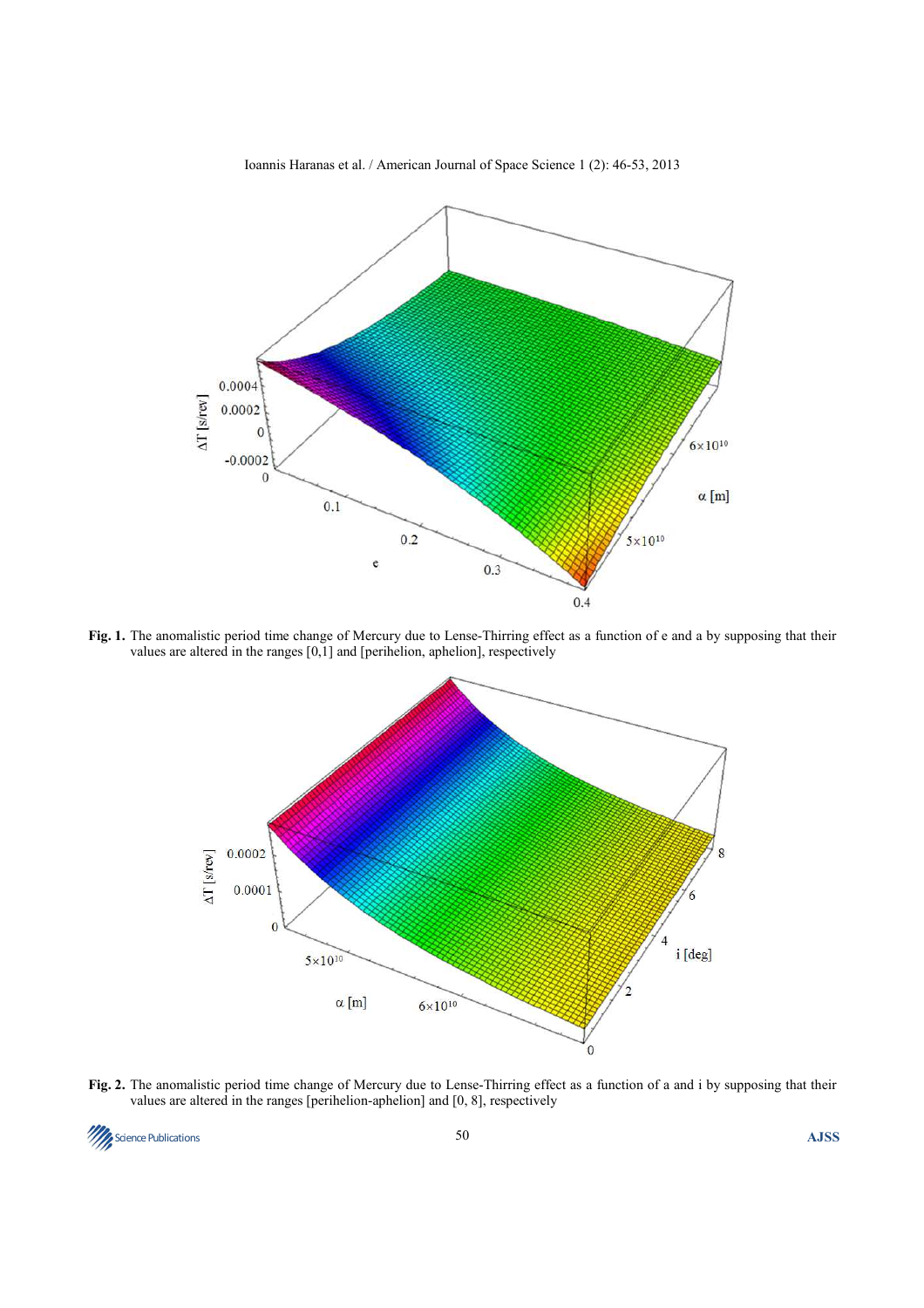

**Fig. 3.** The anomalistic period time change of the companion star of the pulsar 1913+16 due to Lense-Thirring effect as a function of *e* and *i* by supposing that their values are altered in the ranges [0,1] and [0,90], respectively



**Fig. 4.** The anomalistic period time change of the planet HD 80606 b due to Lense-Thirring effect as a function of e and a by supposing that their values are altered in the ranges [0.1] and [periastron-apoastron], respectively

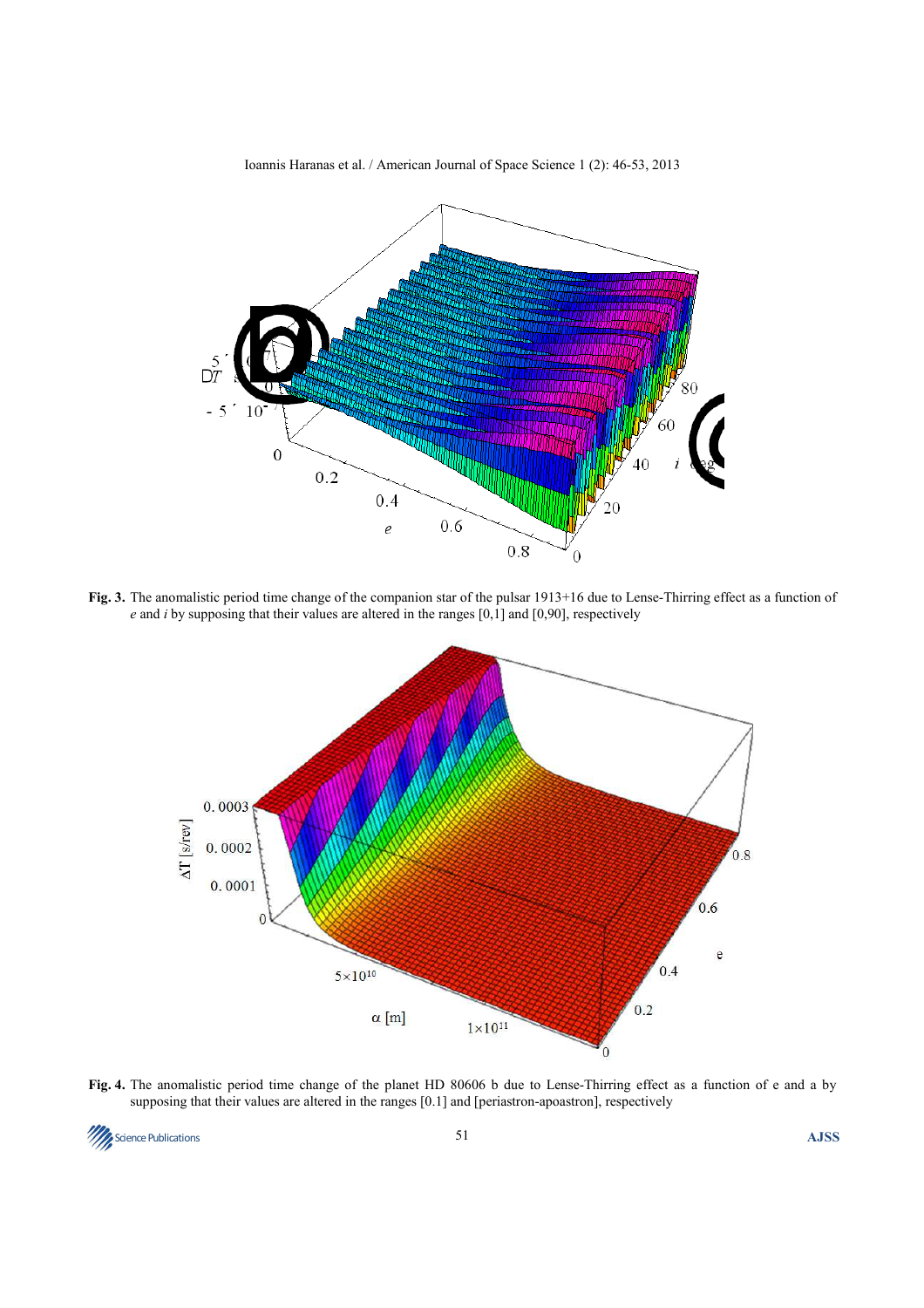

**Fig. 5.** The anomalistic period time change of the planet HD 80606 b due to Lense-Thirring effect as a function of e and a by supposing that their values are altered in the ranges [0,1] and [periastron-apoastron], respectively. An equatorial orbit case (i  $= 0$ ) is considered

Comparing the values of  $\Delta T_0$  for the polar and equilateral orbit in any of the two last example cases, it seems that this change for polar orbits is, in absolute value, bigger than that for equilateral ones.

In the case of GRACE-A, an artificial satellite of Earth, we have that its orbital elements are  $a =$ 6876.4816 km, e = 0.00040989, i = 89.025446° and n = 0.001100118 rad/s (http://www.csr.utexas.edu/grace/). For Earth we have that  $M = 5.9736 \times 10^{24}$  kg and w = 7.292×10<sup>-5</sup> rad/s and  $\Re$  = 638.1363 km. Then, for GRACE-A, the change of the anomalistic period is Equation 46:

$$
\Delta T_0 = 1.867 \times 10^{-7} \text{ s/rev}
$$
\n
$$
(46)
$$

But we must say that, practically, these results have a low degree of reliability, because of the very small eccentricity of this satellite. It is known that for quasicircular orbits the position of the periastron (hence the periastron passage time) cannot be accurately determined. However our calculations are of some interest regarding the magnitude order of the perigee passage time variation.

## **4. SUMMARY AND CONCLUDING REMARKS**

We use the components of the gravitomagnetic force produced by a primary celestial body that gives rise to the Lense–Thirring effect in order to derive an eccentric anomalydependent equation that estimates the rate of change of the periastron time  $T_0$  of a secondary body orbiting this primary. By using the integral of this equation over a whole revolution, we have found that the Lense-Thirring effect contributes to an advance or a recess of the periastron time, depending on the inclination and eccentricity of the secondary. A variation for  $T_0$  of the order of microseconds may be detectable by today's technology. This variation was estimated for some concrete astronomical cases. Mercury exhibits an advance of 98.24 µs, the PSR 1913+16 companion star an advance of 0.061 µs, the planet HD 80606 b an advance of 3.91 µs and finally in the case of GRACE-A this advancing effect is equal to 0.1867 µs. The presented results can constitute a possible test for the action of the Lense-Thirring force on the solar system bodies, or other celestial objects. Of course, this is not the only effect to be considered. For example, other